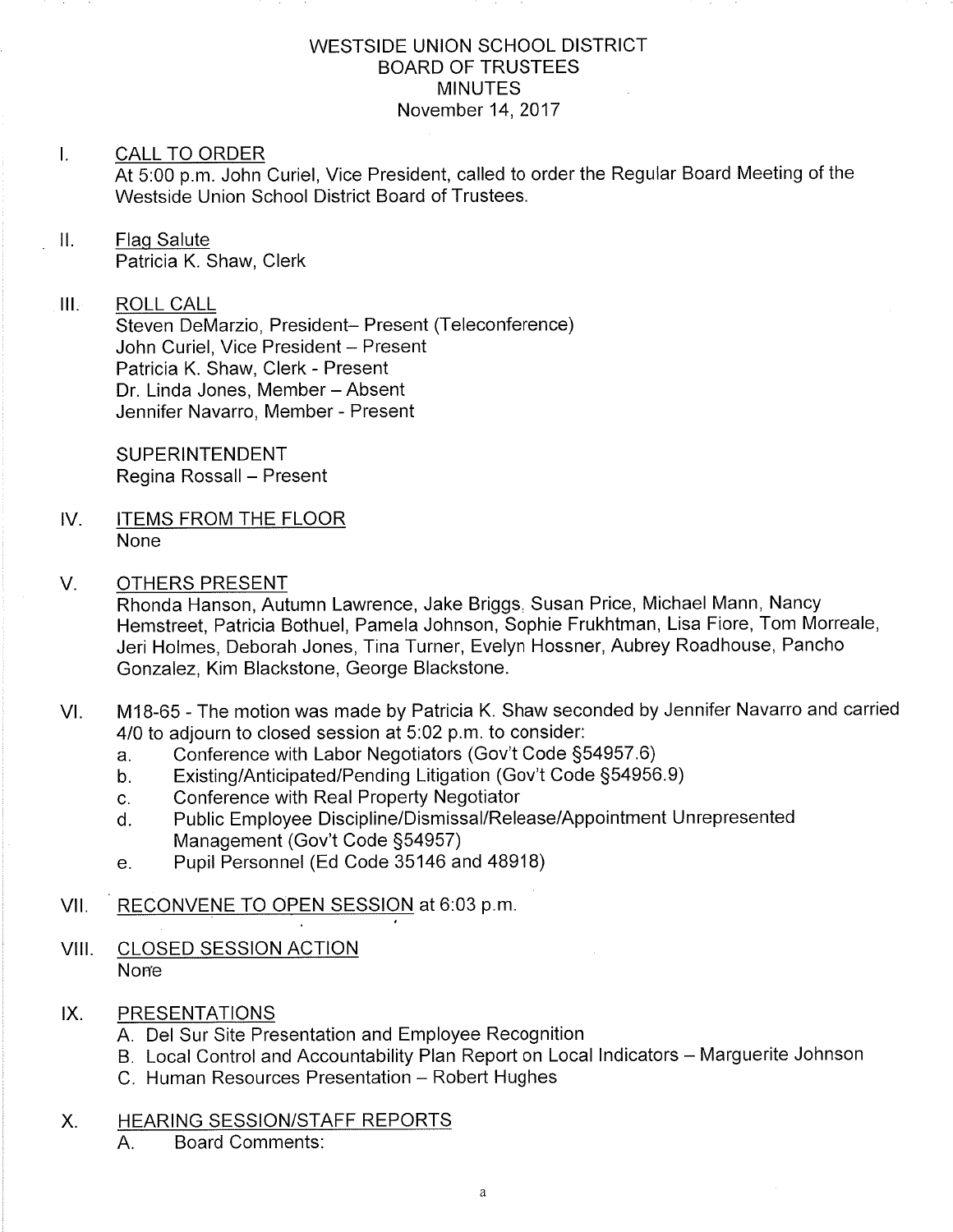### Minutes Regular Board Meeting November 14,2011

Jennifer Navarro - Mrs. Kott and Mr. Cusack, thank you for your presentation this evening. I enjoyed hearing about your front office staff survey; I think this is impoftant and a great idea. I see you have a good plan to address your areas of weakness. Thank you for having me on your campus at Halloween; I enjoyed my visit.

Thank you Robert, Rob and Marguerite for your presentations this evening. I appreciate all your hard work; thank you very much for everything you do.

Patricia K. Shaw - Jessica, don't let the test results for grades 3 and 5, get you down. You set a goal for 96% and you exceeded that. Robert and Marguerite, great job on your presentations.

John Curiel - Thank you, Mr. Cusack, for your hard work and your focus on discipline and early intervention. I see the data is showing that suspensions are down this year from last year. Mrs. Kott, thank you for the review of your deficiencies and your plan; <sup>I</sup> look forward to seeing your data next year. Thank you also for the pencils.

Thank you, Marguerite, for your presentation. Robert and Rob, thank you for your presentation this evening. Hats off to your departments for all your hard work. Excellent teachers produce excellent students.

Steve DeMarzio - Mrs. Kott, thank you for your presentation. I see that you have an engaged staff. I enjoyed your review of Goal #3, your positive approach to reduce suspensions and how you plan to face your challenges. Congratulations to your staff who received service pins this evening.

Our last AVSBA dinner meeting of the year was last Thursday. We had an excellent speaker who spoke on charter schools.

I think both John and Patty should attend the New President Workshop sometime in 2018.

Marguerite, great presentation on Local lndicators. Mr. Hughes and Mr. Garza, great presentation, you both have a great staff. lt looks like you are going above and beyond to make sure we don't have any vacancies in the classroom.

#### Staff Reports B.

- 1. Assistant Superintendent Administrative Services Shawn Cabey
	- a. What a privilege it is to work with such excellent people. I always learn

something new when I see my colleagues' presentations.

- b. Del Sur, what a positive site, you always leave the campus with a smile on your face. Thank you to your staff for making it such a positive place.
- c. Congratulations on your PSAT scores.
- 2. Assistant Superintendent Educational Services Marguerite Johnson
	- a. I would like to echo what Mr. Cabey said regarding leaving Del Sur campus with a smile. I appreciate the balance of your presentation, celebrating and identifying the needs of your site.
	- b. Robert and Rob, thank you for all that you do. There is no way we could pull off the training and supporl without what you do for the district.
- 3. Deputy Superintendent Robert Hughes
	- a. Del Sur, I love your campus. Nice job on your presentation; ditto on what has already been said, thank you.
- 4. Superintendent Regina Rossall

Mrs. Rossall reviewed the following items with the Trustees.

- a. Jessica and Scott, great presentation, Thank you, Lisa, for sharing your data and <sup>I</sup>am glad you are seriously looking at the data.
- b. I appreciate all of the fun things you do at Del Sur. lt's a fun place to work and staff appreciates being there.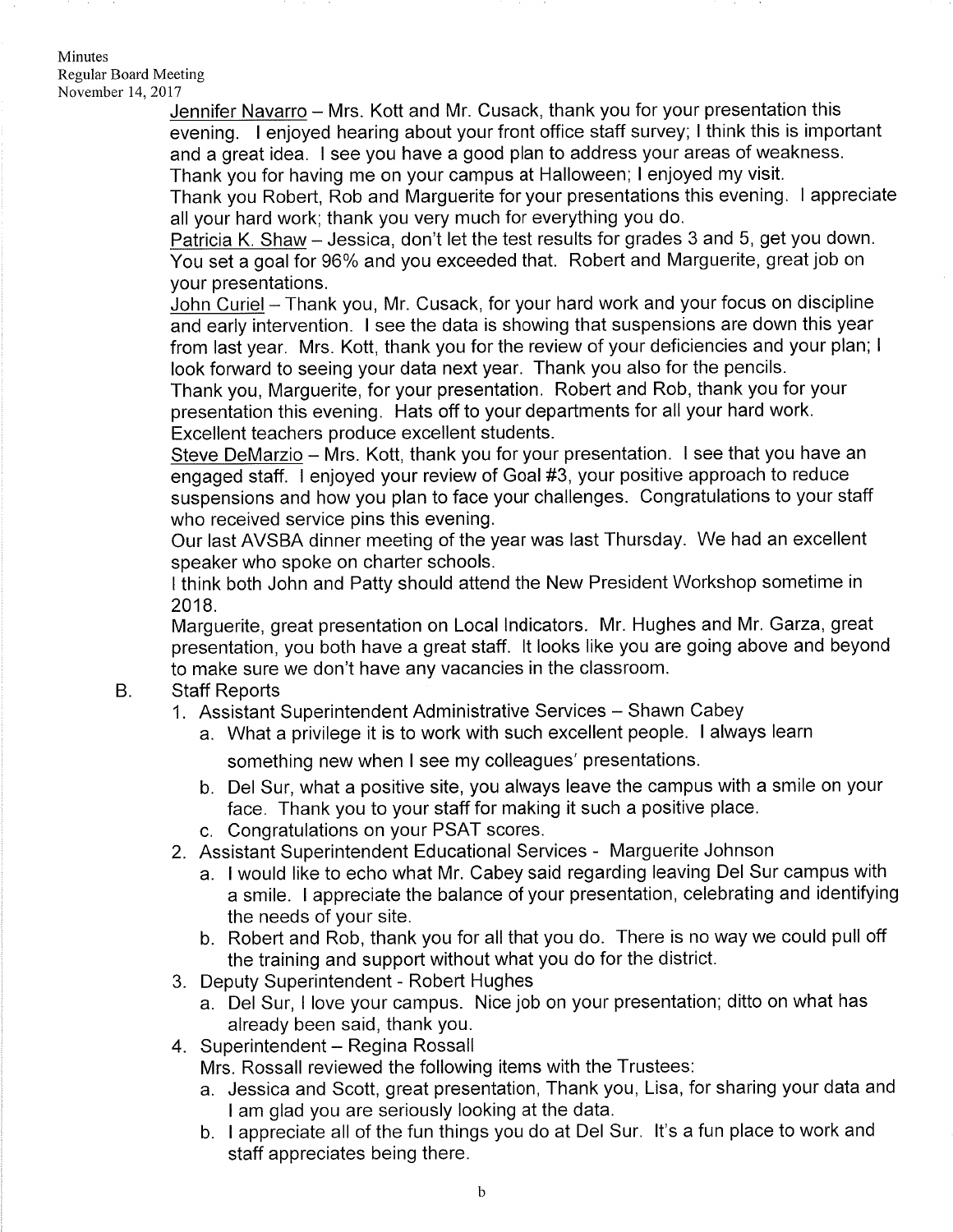Minutes Regular Board Meeting November 14,2011

- c. Marguerite, thank you for all of the great work you have done with the LCAP.
- d Robert and Rob, great job on your presentation, HR always has an interesting presentation, as it's a look back on what has been done. lt's interesting that we are a limited staff for all that we support. I appreciate everything that HR does.
- e. Friday, November 17, 2017, is a minimum day to start the Thanksgiving break The district office will be open Monday and Tuesday of next week, November 20- 21,2017.
- f. I would like to wish everyone a very Happy Thanksgiving

## XI. PERSONAL APPEARANCES

- A. Westside Union Teachers Association Representative - Bob Dunham, President
- B. California School Employee Association Representative - Jeri Holmes, President
- $C<sub>1</sub>$ Parent Teachers Association Representative
- $D_{\cdot}$ WAVE Representative - Patricia Shaw and Robert Hughes
	- a. The December meeting will be on December 13, 2017 , at 6:30 p.m. at the District Office Room 4.
- XII. **ITEMS FROM THE FLOOR Continued** None
- XIII. PUBLIC HEARING None

## XIV. BUSINESS SESSION

- 
- A. Organizational/Governance<br>1. M18-66 Item 1. Approval of the agenda of the Regular Board Meeting of November 14,2017, as submitted. The motion was made by Patricia K. Shaw seconded by Jennifer Navarro and carried 410.
- 2. M18-67 ltems 2a-29. The motion was made by Patricia K. Shaw seconded by Steve
	- DeMarzio and carried 4/0 to approve the consent agenda.<br>
	2a Minutes of the Regular Meeting on November 7, 2017 Revised<br>
	2b Fundraising Authorizations<br>
	2c Gifts to the District
	-
	-
	-
	- 2d Personnel Report<br>2e Purchase Orders
	-
	-
- 2f Consultant/Contract Agreement Schedule<br>2g Conference/Workshop Schedule<br>3. M18-68 Item 3. The motion was made by Patricia K. Shaw seconded by Jennifer Navarro and carried 410 to approve the Nomination of Nancy Smith, Steve DeMarzio and Susan Christopher for CSBA Delegate Assembly Region 22. 4. M18-69 - ltem 4. The motion was made by Steve DeMarzio seconded by Jennifer
- Navarro and carried 410 to approve the Change of Board Meeting Date from December 19,2017, to December 12,2017 5. ltem 3 - Discussion ltem
- - . Board Governance